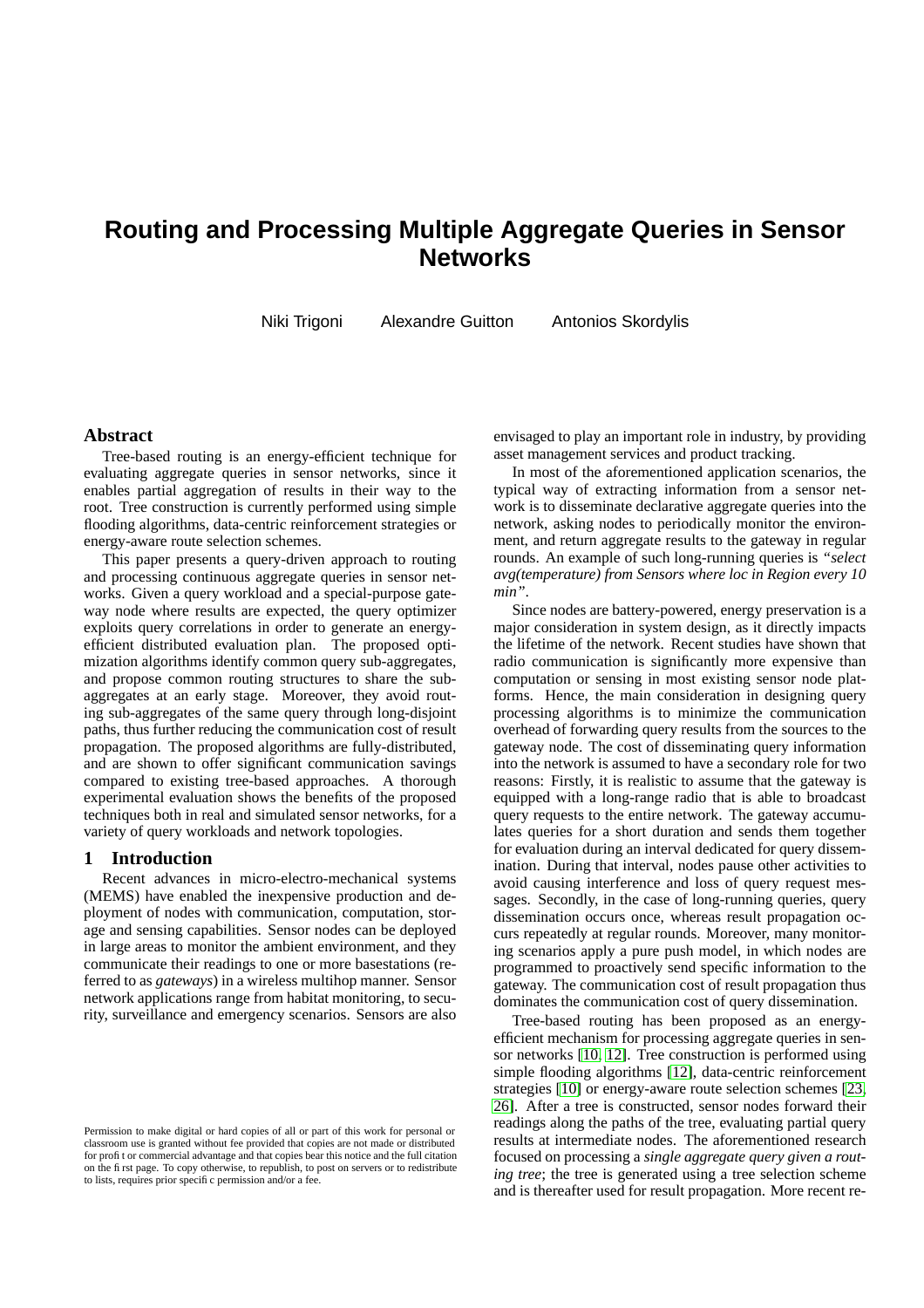search has focused on *optimizing multiple aggregate queries given a routing tree* [\[21\]](#page-12-4). Query commonalities are taken into account to reduce the communication cost of result propagation, but without making any attempt to select suitable tree routes [\[21\]](#page-12-4).

Unlike previous approaches, this paper considers the more general problem of multi-query optimization lifting the assumption of an existing aggregation tree. The objective is to find efficient routes that minimize the communication cost of executing multiple aggregate queries, by studying the interplay between the processing and routing aspects of query evaluation. Unlike previous work, there is no limitation for the selected routes to form a tree structure. The only requirement is that the optimizer must operate in a distributed manner, and should scale gracefully with the network size. In summary, the contributions of this paper are as follows:

- A demonstration of the interplay between the processing and routing aspects of single- and multi-query optimization (Section [2\)](#page-1-0)
- A formal definition of the multi-query optimization problem for aggregate queries (Section [3\)](#page-1-1), which lifts the assumption of a communication tree used in previous work [\[10,](#page-12-0) [12,](#page-12-1) [21\]](#page-12-4).
- Complexity results for the routing and processing aspects of multi-query optimization (Section [4](#page-3-0) and Appendix [A\)](#page-11-0).
- Two novel heuristic algorithms, named SegmentTo-Gateway (STG) and SegmentToSegment (STS) for optimizing multiple aggregate queries (Section [5\)](#page-3-1). Existing query evaluation algorithms use tree routes constructed independent of the query workload. Given a tree, they focus on in-network partial processing of one query [\[12,](#page-12-1) [10\]](#page-12-0) or multiple queries [\[21\]](#page-12-4). STG and STS are the first algorithms that attempt to select suitable routes for a workload of multiple queries, and carefully interweave routing and processing decisions in the optimization process.
- A rich set of experimental results that compare the performance of the proposed algorithms with the most efficient existing algorithm for multi-query optimization [\[21\]](#page-12-4) (Section [6\)](#page-6-0). The benefits of STG and STS are demonstrated under a variety of query workloads and network topologies, both in terms of network-wide communication cost and in terms of local communication cost in the critical area around the gateway.

## <span id="page-1-0"></span>**2 Illustrative examples**

The potential advantages of carefully selecting a routing and processing plan for executing aggregate queries are shown in the following examples. Figure [1](#page-1-2) shows an example of processing a single aggregate query, which asks for the sum of all readings in the dotted rectangular area. Notice that a total number of 15 messages are sent along the left minimum-hop tree of Figure [1,](#page-1-2) whereas only 6 messages are forwarded along the carefully selected right tree of the same figure. The right routing tree is better not only in terms of total communication cost, but also in terms of communication cost in the critical area around the gateway. Informally, the



<span id="page-1-2"></span>**Figure 1. Example with one query**

benefit of the second plan is that it aggregates all readings of a query early and avoids sending different subaggregates through disjoint paths.

Figure [2](#page-2-0) illustrates the benefits of building a suitable execution plan in the case of processing multiple *count* queries. For ease of understanding the graphs also include node ids and messages forwarded through network links. Messages have the format  $v(q_1,...,q_n)$ , which denotes that value *v* contributes to queries  $q_1, \ldots, q_n$ . The left plan does not exploit query commonalities, and therefore fails to aggregate together readings (of nodes 8 and 9) within the intersection area. The middle plan incurs smaller communication cost, because it exploits query commonalities, but still forwards the subaggregate of the intersection area separately all the way to the gateway. This behavior is similar to the first heuristic proposed in this paper called SegmentToGateway (STG). The right plan has optimal behavior because it exploits query commonalities and it avoids sending partial aggregates through long disjoint paths. Notice that the optimal plan does not follow a tree structure, as node 8 sends the partial aggregate of the intersection area to two parents. The intersection partial aggregate is thus merged immediately with the other two query subaggregates and, eventually, only two partial results are sent to the gateway. This would be the plan identified by the second proposed algorithm, called SegmentToSegment (STS).

Although the examples above use a grid topology, both STG and STS are designed to work well for random topologies with potential empty areas (or holes). The two algorithms will be explained in detail in Section [5](#page-3-1) and they will be compared with the existing approach of randomly choosing a minimum hop tree.

## <span id="page-1-1"></span>**3 Problem definition**

**Sensor deployment:** Let us consider a set of sensor nodes  $S = \{s_1, \ldots, s_n\}$  located at positions  $\{(x_1, y_1), \ldots, (x_n, y_n)\}$ respectively. Two nodes capable of bi-directional wireless communication are referred to as *neighbors*. Every node knows its location, as well as the identifiers and locations of its neighbors.

**Query workload:** We first define a *general* class of aggregate queries, and then focus on a subclass that is particularly useful for many sensor network applications. The *general* class includes queries of the form *aggr*(*S* 0 ), where  $S' \subseteq S$  and *aggr* is a summary aggregate function (e.g. *sum*, *count*,*avg*,*max*,*min*) [\[12\]](#page-12-1). A commonly used sub-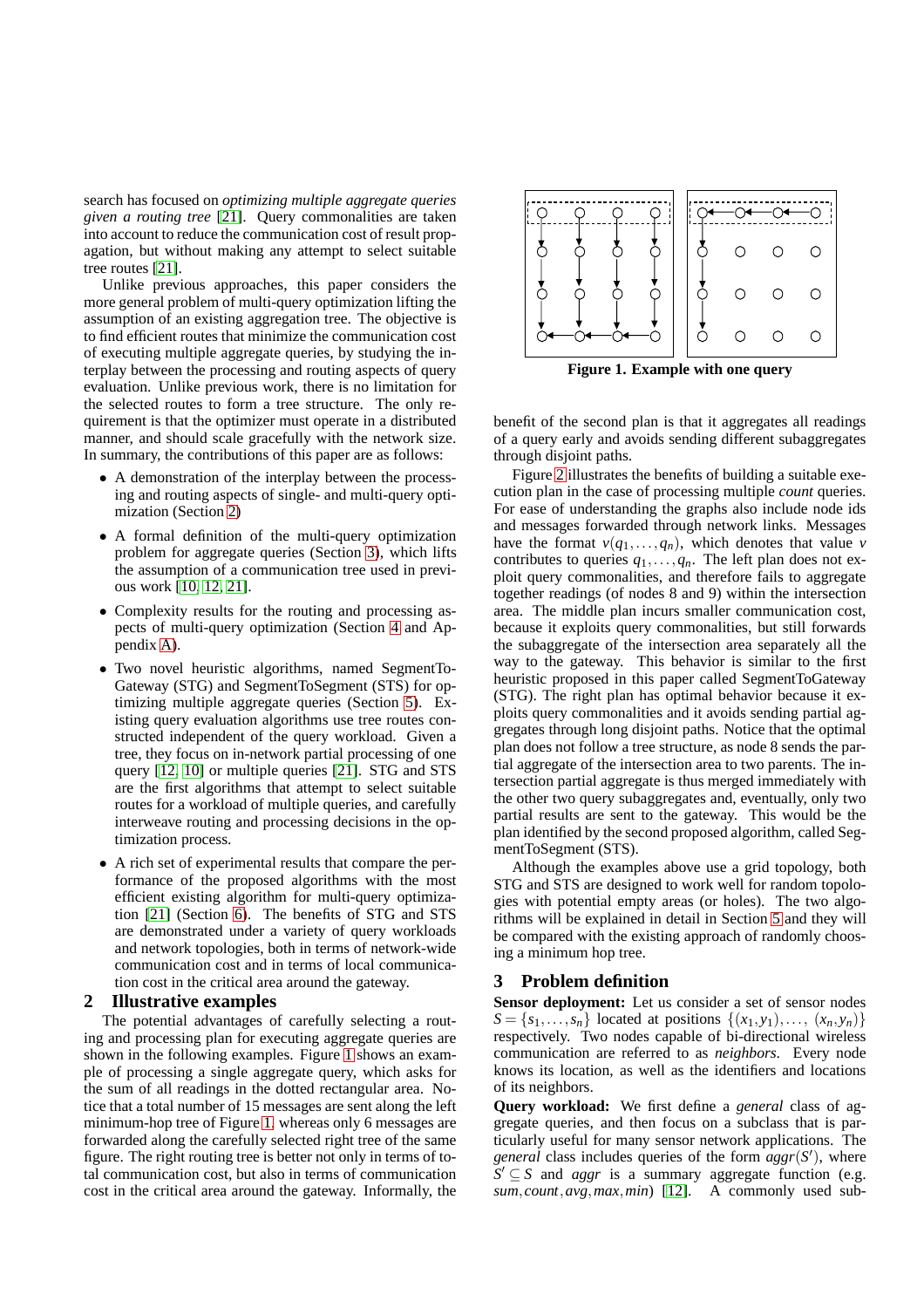

<span id="page-2-0"></span>Figure 2. Example with two queries: (i) the left plan is based on a randomly selected tree, (ii) the middle plan is the **output of STG, and (iii) the right plan is the output of STS.**

class of aggregate queries consists of spatial range queries (SRQs); SRQs evaluate the aggregate *aggr* of all sensors in a rectangular area. They are denoted by a tuple  $(aggr, x_0, y_0, x_{dim}, y_{dim})$ , where  $x_0$  and  $y_0$  denote the bottom left coordinates of the rectangular area and *xdim* and *ydim* denote the area's *x* and *y* dimensions respectively. Let  $Q = [q_1, \ldots, q_m]$  be the vector of SRQ queries that have been gathered for execution at the gateway  $G \in S$ . Queries that evaluate the same aggregate function over different sensor sets (or regions) are grouped together for periodic evaluation for a large number of rounds. Each node knows the identifiers (*qi*) and descriptions of queries that *cover* itself and its neighbors.

**Computation:** Nodes can process values with negligible cost. A node is aware of its own sensor value, as well as the partially processed values received from its neighbors. We refer to these values as input values. A node processes the input values taking into account how they contribute to the query results, and converts them into output values. The contribution of a value (either input or output) to the query results is referred to as *semantics*. In this paper, the propagation of data across an edge will be represented as a directed edge, labeled with the pair (value, semantics). For uniformity, the generation of a reading locally at a node is also represented as a directed edge (pointing to the node, but with a dangling starting point). Such dangling edges are referred to as *initial directed edges* and will be drawn in bold.

Let  $u_i$  be the sensor reading generated locally at a node  $s_i$ . The semantics of  $u_i$  consists of the set of queries that access the particular node, and is represented as a bit vector of size *m* (equal to the number of queries). The *j*-th entry of the vector is 1, if query  $q_j$  accesses node  $s_i$ , and is 0 otherwise. Vectors that determine the contribution of a value to the queries are referred to as *coefficient* vectors (CVs). For example, in the evaluation plan depicted in figure [3,](#page-4-0) the initial directed edge (dangling edge in bold) of node  $s_2$ , which holds information about the locally generated reading, is labeled  $(1, [110])$  to denote that the local sensor value 1 contributes to the queries  $q_1$  and  $q_2$ , and does not contribute to the value of *q*3. The reader should note that the result of a query *q<sup>j</sup>* must be equal to the aggregate of all values of initial directed edges factored by their j-th coefficients, i.e. *Result*( $q_j$ ) =  $aggr_{i=1}^n (u_i * CV_{u_i}[j])$ , where *n* is the number of sensor nodes.

**Communication:** As the initial (value,semantics) pairs are

pushed towards the gateway node, they can be partially processed at intermediate nodes through which they are routed. The intermediate values are also annotated with coefficient vectors denoting their contribution to the final query results. In a candidate plan, (i) each output (value,semantics) pair of a node is computable as some function of the input pairs; and (ii) it should be possible to evaluate all query results based on the gateway's input pairs.

As queries are evaluated periodically over multiple rounds, the propagated values can potentially change at every round. Depending on whether we also allow the semantics of these values to change, we distinguish two different models of value propagation: static and dynamic. In the *static* model, the semantics remains unchanged at each edge, and it is propagated through the directed edge only once, as opposed to the corresponding value, which is propagated at every round. In the dynamic model, values must always be annotated with their semantics, to reflect changes due to network dynamics or variable sensor updates.

The assumption in this paper is a dynamic model in which a constant number of bits is dedicated to storing the semantics (CV - Coefficient Vector) of a value. For scalability, a node can use CVs of variable length to mark only queries affected by the values forwarded through the node. For simplicity, however, we consider a fixed CV length (equal to the number of queries *m*) for all nodes, and defer the study of compressing CVs to future work.

**Content Preservation Principle:** Let *InAnnot* =  $[(v_1, CV_{v_1}), \ldots, (v_k, CV_{v_k})]$  be the labels of the input edges and *OutAnnot* =  $[(v'_1, CV_{v'_1}), ..., (v'_\ell, CV_{v'_\ell})]$  be the labels of the output edges of a sensor node. In any query execution plan, there should be no loss of information as data is routed through a node. Informally, the result of a query when evaluated based on the input edges must be equal to its result based on the output edges. Formally,  $\forall j = 1, ..., m, \; aggr_{i=1}^k(v_i * CV_{v_i}[j]) = aggr_{i=1}^l(v_i * CV_{v_i'}[j]).$ We call  $aggr_{i=1}^{k}(v_{i} * CV_{v_{i}}[j])$  the *projection* of query  $q_{j}$  onto  $[(v_1, CV_{v_1}), \ldots, (v_k, CV_{v_k})]$ . The projection of a query onto the input edges of a node must be equal to its projection onto the output edges. This principle is satisfied in the network of Figure [3.](#page-4-0)

THEOREM 1. *If every node in the graph satisfies the content preservation principle except for the gateway, then the values of all queries in the workload are given by the annotated input edges of the gateway node. More specifi-*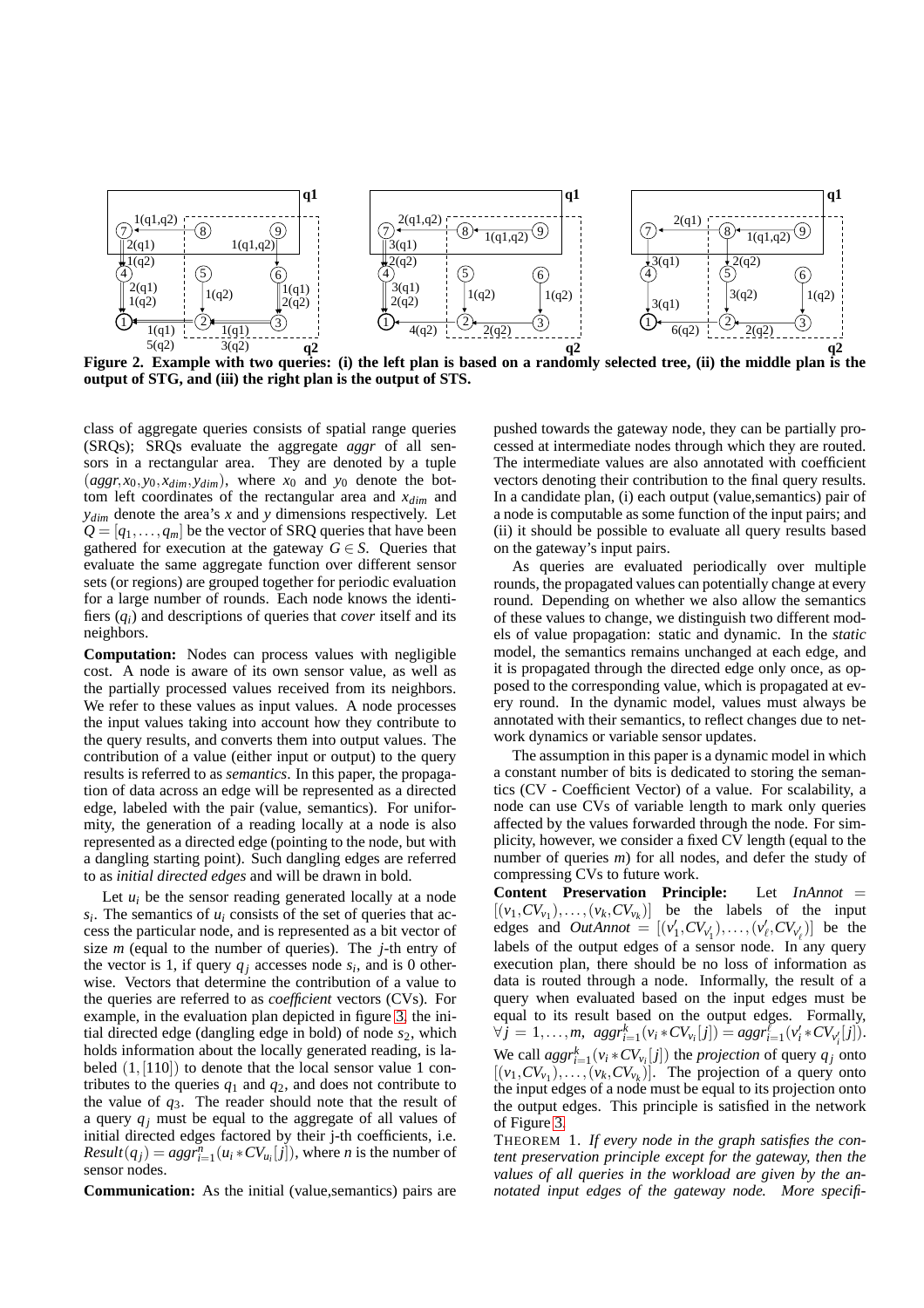*cally, if the gateway has k input edges labeled with the* pairs  $(v_1, CV_{v_1}), \ldots, (v_k, CV_{v_k}),$  then the value of a query  $q_j$  is  $Result(q_j) = aggr_{i=1}^k(v_i * CV_{v_i}[j])$ *. The proof is omitted for space reasons*[1](#page-3-2) *.*

**Optimization goal:** Based on the observation about content preservation, the problem at hand is defined as follows: *Start with a graph that consists of all sensor nodes and one directed dangling edge per node, carrying its source value. Minimize the number of directed edges that we need to add in the graph (excluding the initial dangling edges) such that the content preservation principle is satisfied at each node.*

#### <span id="page-3-0"></span>**4 Processing and Routing: Complexity**

The previous definition reveals two important aspects of the problem, processing and routing, and it suggests a strong interaction between the two. Regarding the *processing aspect*, every node with given input (value,CV) pairs must decide how to select output (value,CV) pairs whilst satisfying the content preservation property. The goal is to minimize the number of directed edges overall in the graph. This does not mean that we must necessarily minimize the number of output edges at every node. For example, node  $s_8$  in Figure [5](#page-5-0) selects more output edges than input edges in the optimal solution (counting input edges with distinct CVs). Regarding the *routing aspect*, each node with given output (value,CV) pairs must decide where to send them, i.e. where to direct the corresponding output edges.

Appendix [A](#page-11-0) includes complexity results about the processing and routing aspects, when the two aspects are viewed independently, and ignoring their interaction. It summarizes the previous result that, given fixed tree routes, the processing aspect has polynomial cost for algebraic aggregate (sum, avg and count) queries, but is NP-hard for min (max) queries [\[21\]](#page-12-4). In addition, it presents a new proof that the routing aspect is NP-hard for both classes of aggregates. The problem of jointly making processing and routing decisions to minimize communication cost is therefore also NP-hard.

## <span id="page-3-1"></span>**5 Algorithms**

Given the problem complexity, the next step is to study the existing approach for processing aggregate queries, and attempt to improve its performance by proposing two novel energy-efficient algorithms. All three algorithms consist of two phases: (i) a network configuration phase and (ii) a result propagation phase. The role of the network configuration phase is not to propagate queries, but to prepare the ground for routing query results (although the two tasks are often combined by piggybacking queries to network configuration messages). This paper does not focus on query propagation as discussed in Section [1.](#page-0-0) The result propagation phase is divided into regular rounds, the frequency of which is indicated by the query definitions.

Before presenting the three algorithms in detail, it is worth providing some intuition about their main differences. The existing state-of-the-art in optimizing multiple aggregate queries is the ECReduced algorithm proposed in [\[21\]](#page-12-4); it outperforms Tag [\[12\]](#page-12-1) and Cougar [\[24\]](#page-12-5) in the context of multiple queries, since these approaches were originally designed to process a single query, as shown in [\[21\]](#page-12-4). ECReduced is therefore a good basis for comparing the two proposed algorithms. In this paper, it is hereafter referred to as *NoOptimization*, to denote that it does not jointly optimize routing and processing taking into account the query workload. NoOptimization uses a predefined tree, and only optimizes the processing aspect of query execution.

The first proposed heuristic, named *SegmentToGateway (STG)* exploits query commonalities, by identifying common query sub-aggregates and building common routing structures to share the sub-aggregates at an early stage. The second proposed heuristic, named *SegmentToSegment (STS)* further exploits query knowledge by ensuring that subaggregate values of the same query are merged early, instead of being dispersed towards the gateway through disjoint paths. The remainder of this section presents in detail the network configuration and result propagation phases of the three algorithms.

#### **5.1 The** *NoOptimization* **algorithm**

Existing approaches to processing aggregate queries first build a spanning tree, which links each node to the gateway through the best-quality path, and then partially aggregate query results at intermediate nodes of the tree. Path quality can be determined in different ways, the simplest of which is to select the shortest (minimum-hop) path to the gateway ([\[12,](#page-12-1) [21\]](#page-12-4)). Directed diffusion uses data-centric reinforcement strategies, that can be tuned to choose paths based on their delay or consistency [\[10\]](#page-12-0). Energy-aware algorithms suggest the use of paths that avoid nodes with low energy reserves [\[23,](#page-12-2) [26\]](#page-12-3).

This subsection includes a description of the ECReduced algorithm, which is proposed in [\[21\]](#page-12-4) and is referred to as NoOptimization in this paper. Details of how it selects a communication tree and how it processes and propagates query results are given below:

**Network Configuration Phase:** Control messages are first flooded into the network, and every node selects as its *parent* the neighbor in the shortest path to the gateway node. If there are more than one candidate parents, the node selects its parent in either of the following ways: (i) randomly, (ii) the first node from which it received a query request, (iii) the node with which it consistently maintains better communication. In the experimental evaluation of Section [6,](#page-6-0) *NoOptimization* is implemented as in [\[21\]](#page-12-4), i.e. breaking ties by random parent selection. Dynamic node or link failures are handled by a local flooding phase to repair affected tree routes, as in AODV [\[1\]](#page-11-1).

**Result Propagation Phase:** The routes of query results are predefined in the network configuration phase, and the only decision that a node needs to make in this phase is how to convert its input (value,CV) pairs into output pairs. All output pairs, irrespective of their content, are forwarded to the node's *parent*. A naive application of the in-network aggregation technique to processing multiple queries would be to forward one partial aggregate value per query, and denote the query identifier in the coefficient vector.

The NoOptimization algorithm uses a more elaborate technique to reduce the number of propagated (value, CV)

<span id="page-3-2"></span><sup>&</sup>lt;sup>1</sup>The 2-paragraph proof will be included at the reviewers' request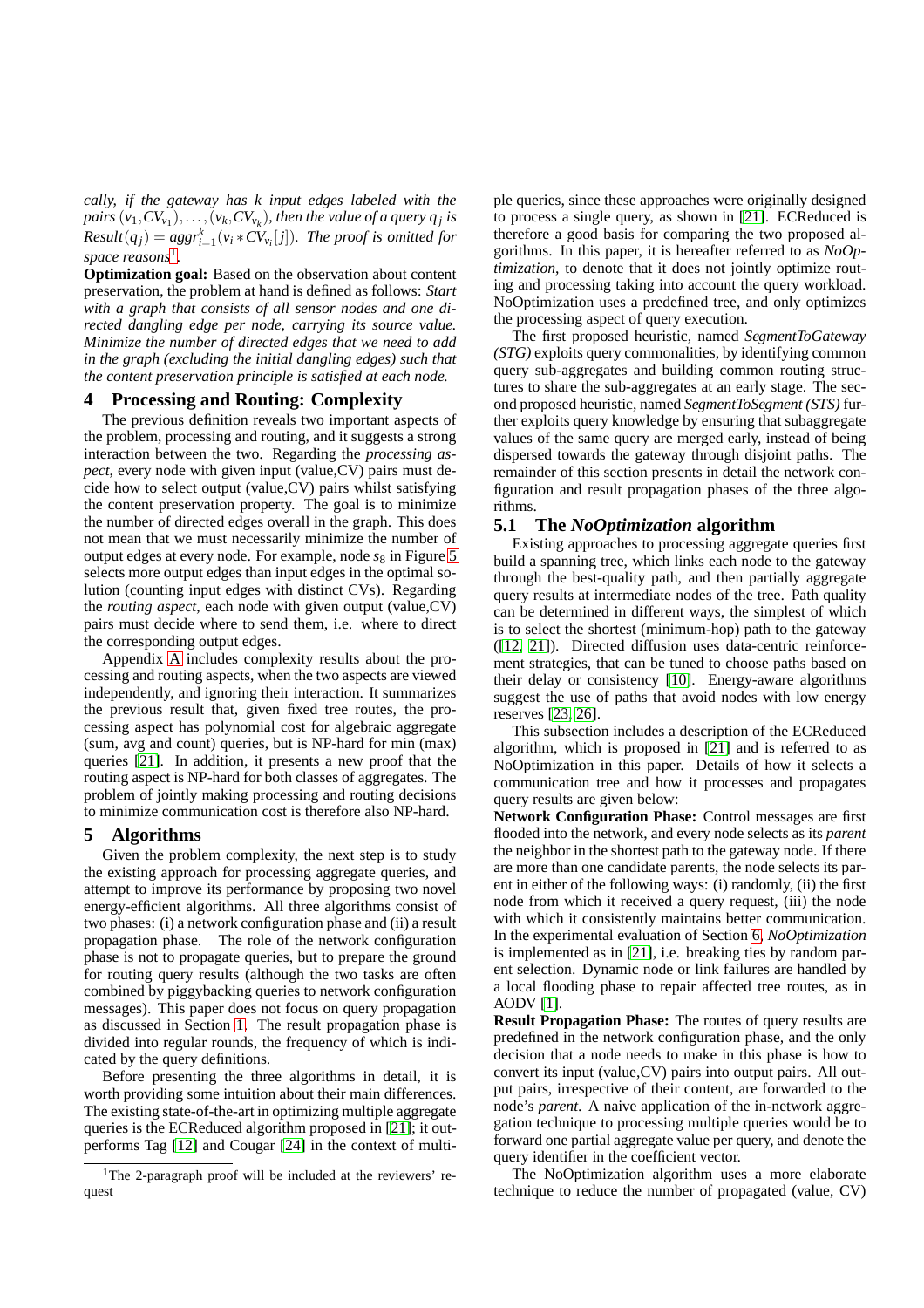

<span id="page-4-0"></span>**Figure 3. NoOptimization: Node 2 linearly reduces the three input (value,CV) pairs into two output pairs**

pairs. In the case of algebraic aggregate functions, like *sum*, *count* or *avg*, a node running NoOptimization computes a basis of its input coefficient vectors and sends to its *parent* the basis vectors as output CVs [\[21\]](#page-12-4) (along with corresponding values). An example of the effect of linear reduction is shown in Figure [3,](#page-4-0) where node 2 receives three input (value,CV) pairs and reduces them to two output pairs. The linear reduction technique yields the optimal solution for these aggregates in terms of communication cost. The implementation of *NoOptimization* in Section [6](#page-6-0) is identical to that of ECReduced in [\[21\]](#page-12-4). The NoOptimization algorithm, which is used as a basis for comparison, is to our knowledge the most sophisticated existing approach to processing multiple algebraic aggregate queries.

#### **5.2 The** *SegmentToGateway (STG)* **algorithm**

The first proposed heuristic algorithm exploits the fact that the intersecting query rectangles naturally divide the network into smaller segments. A definition of *segment* and of other important concepts for the understanding of STG are given below:

- A *segment* (abbreviated SG) *S* is a maximal set of nodes, s.t.  $\forall s_i \in S, s_j \in S, s_i$  and  $s_j$  are covered by the same set of queries and they are *internally connected*, i.e. there exists path from  $s_i$  to  $s_j$  consisting only of nodes in *S*. The queries in Figure [5](#page-5-0) form five segments  $\{s_1, s_4\}, \{s_2\}, \{s_3, s_5, s_6\}, \{s_7\}$  and  $\{s_8, s_9\}.$
- The *SGVector* of a segment is a bit vector that denotes which queries cover the segment nodes, e.g. *SGVec* $tor({s_3, s_5, s_6}) = [010]$ . The *SGVector* of a node  $s \in S$ is equal to the *SGVector* of *S*, e.g. *SGVector*( $s_3$ ) = [010].
- The *SGLeader* of a segment *S* is selected to be the node in *S* with the minimum-hop path to the gateway node. Ties are broken by selecting the node with the smallest x coordinate, and if those are equal the node with the smallest y coordinate (e.g., *SGLeader*({ $s_3$ , $s_5$ , $s_6$ }) = *s*<sub>5</sub>). The *SGLeader* of a node  $s \in S$  is equal to the *SGLeader* of *S*.
- The *SGDistance* of *S* denotes the number of hops from the *SGLeader* of *S* to the gateway (e.g., *SGDis* $tance({s_3, s_5, s_6}) = 2$ . The *SGDistance* of a node  $s \in S$ is equal to the *SGDistance* of *S*.
- The *distToSGLeader* of a node in *S* denotes the number of hops from this node to the *SGLeader* of *S* (e.g.,

 $distToSGLeader(s_6) = 1).$ 

```
event TOS MsgPtr RcvBeacon.rcv(TOSMsgPtr m)
{
 \overline{b}bool mustRebroadcastBeacon = FALSE;
 BeaconMsg * b = (BeaconMsg*)m \rightarrow data;addBeaconSenderToNeighbors(b);
 if (b \rightarrow hopCount+1 < hopCount) {
    mustRebroadcastBeacon = TRUE;hopCount = b \rightarrow hopCount+1;parent = b \rightarrow source;}
 if (equalVectors(SG, b \rightarrow SG)) {
  if ((SGDistance > b \rightarrow SGDistance)|| (SGDistance == b → SGDistance &&
  b → distToSGLeader+1 < distToSGLeader)
   || (SGDistance == b \rightarrow SGDistance &&
  strictlyCloser(b \rightarrow leaderLoc, leaderLoc))mustRebroadcastBeacon = TRUE;SGParent = b \rightarrow source;SGDistance = b \rightarrow SGDistance:
       distToSGLeader = b → distToSGLeader+1;
        \texttt{leaderLoc} = \texttt{b} \rightarrow \texttt{leaderLoc}\}} else \frac{1}{2} not equal vectors
   \overrightarrow{if} ((b \rightarrow SGD istance > hopCount)
    || (b \rightarrow \text{SGDistance} == \text{hopCount} \&\&b \rightarrow source == parent \&\&\mathtt{b}\rightarrow\mathtt{source!}=\mathtt{SGParent}\ \&\&\texttt{closer}(\texttt{myLoc},\texttt{b} \rightarrow \texttt{leaderLoc}))){
        mustRebroadcastBeacon = TRUE;
        SGParent = b \rightarrow source;SGDistance = hopCount;distToSGLeader = 0;
        leaderLoc = myLoc;}}}
```
<span id="page-4-1"></span>**Figure 4. NesC code for the network configuration phase of STG (excl. lines in bold) and STS (incl. lines in bold)**

**Network Configuration Phase:** This is similar to the corresponding phase of the *NoOptimization* algorithm. Beacon messages are flooded to establish the shortest path from each node to the gateway. In addition to the *hopCount* value beacon messages include the following state information of the sender node: (i) the *SGVector*, (ii) the location of the currently known *SGLeader*, and (iii) the currently known *SGDistance*. The reason for flooding such beacons is for each node to identify a parent node (as in NoOptimization), and, in addition, a SGParent (i.e. a neighbor in a path to the SGLeader). The path to the SGLeader does not need to be the shortest one, as long as it has no cycles and all intermediate nodes are in the same segment.

The implementation of the network configuration phase is depicted in Figure [4.](#page-4-1) The reader should ignore the lines in bold that are only pertinent to the description of STS. Upon receiving a beacon message, a node updates the local list of neighbors and, if necessary, the *hopCount* value (asin NoOptimization). The next step depends on whether the beacon is sent from a node in the same or in a different segment. In the former case, the node compares the local knowledge about the *SGLeader* with that in the beacon. If the beacon knows of a *SGLeader* closer to the gateway (with smaller *SGDistance*), the local *SGDistance* value is updated and the sender node is selected to be the local *SGParent*. In the latter case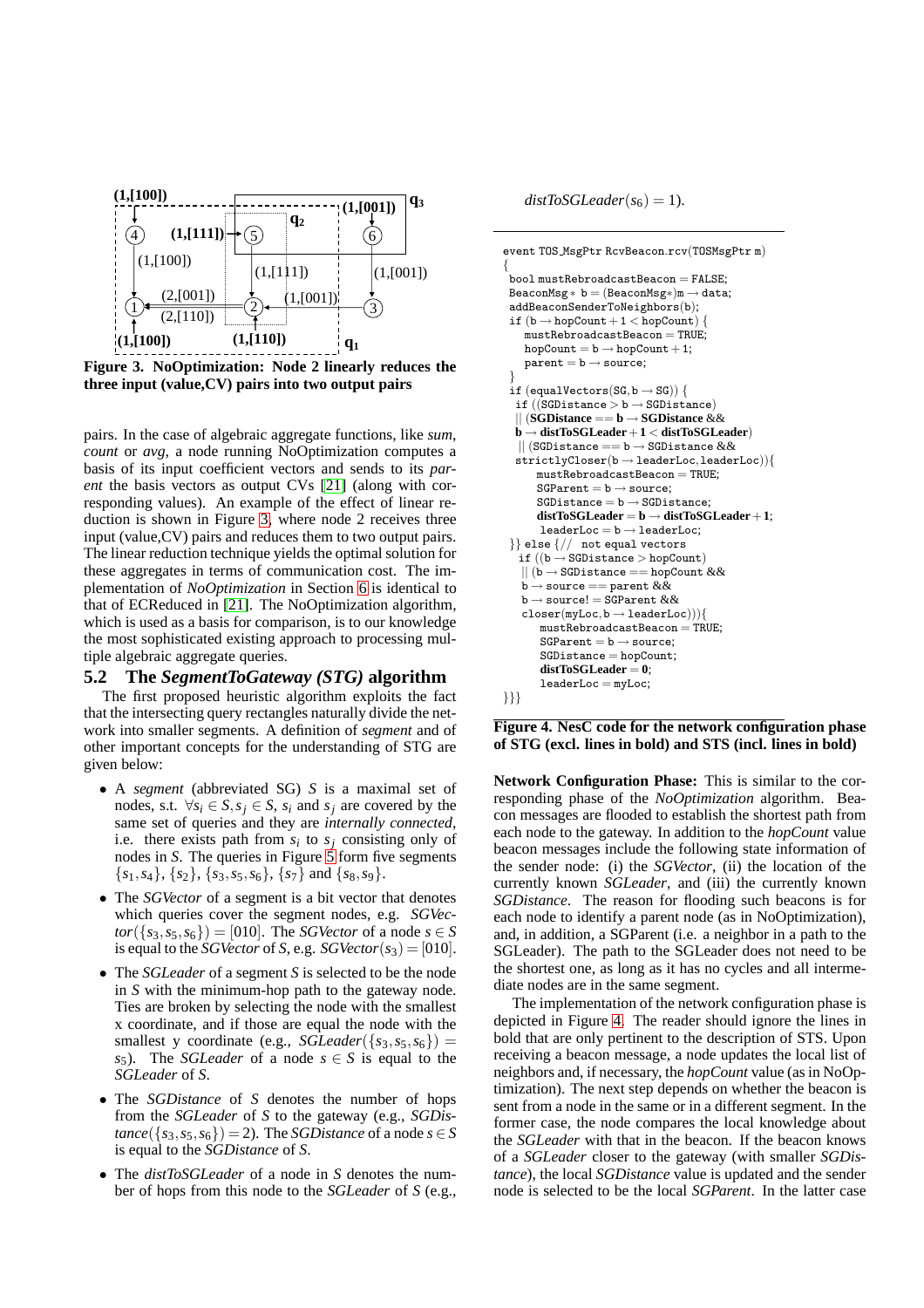where a node receives a beacon from a node in a different segment, it realizes that it is on the border of the segment and thus it is eligible to become a *SGLeader*. It elects itself to be a *SGLeader* if its *hopCount* is smaller than the local *SGDistance*. The beacon message is updated accordingly and is rebroadcasted.

Experiments showed that the difference between the cost of the network configuration phase of STG and that of NoOptimization is negligible (Section [6\)](#page-6-0). An advantage of STG isthat insertion (or deletion) of queries has a local effect on segment formation, and does not require global network reconfiguration. Dynamic network failures can be handled by adjusting the local repair mechanism used by NoOptimization to also update the segment-related state variables of nodes.

**Result Propagation Phase:** The goal of this phase is to partially aggregate all nodes within the same segment, gather the partial aggregate at the *SGLeader* node and forward it to the gateway through the shortest path. This works as follows: By the end of the network configuration phase, every node knows its parent and *SGParent*. In the result propagation phase, a node merges duplicate input CVs into the same output CV, aggregating values accordingly. An output (value,CV) pair is sent to the *SGParent* if and only if the CV is equal to the current node's *SGVector*. The remaining output (value,CV) pairs are forwarded to the *parent* node (after they have been linearly reduced in the case of algebraic aggregates). The neighbors of the gateway send all their messages without exception directly to the gateway.

**Discussion:** To summarize, STG identifies query commonalities (segments) and aggregates the values of all nodes within each segment separately following a mini-tree rooted at the *SGLeader*. The remaining values (whose CVs are not equal to the *SGVector*) are forwarded through the *parent* node (instead of the *SGParent*) and reach the gateway through the shortest path. By definition, STG performs better than NoOptimization. Although STG performs well in terms of merging readings of the same segment, it takes no action towards efficiently merging sub-aggregates of the same query that come from different segments. In the worst case, these sub-aggregates may be propagated from the *SGLeader* nodes to the gateway through long disjoint paths.

## **5.3 The** *SegmentToSegment (STS)* **algorithm**

STS addresses the weakness of STG by sending messages towards neighbors that are likely to *reduce* them. STS manages to combine *segment-based* aggregation (introduced in STG), with merging of CVs from different segments, into a uniform mechanism.

**Network Configuration Phase:** The configuration phase of *STS* is similar to the corresponding phase of *STG* with one additional feature. In the flooding process, a node aims to select as its *SGParent* the node in the shortest path to the *SGLeader*. The number of hops from a node to its *SGLeader* is recorded in the local variable *distToSGLeader*. When a *SGLeader* broadcasts a message it sets the value of *distToS-GLeader* to 0. Upon receiving a beacon, a node compares its local *distToSGLeader* with the corresponding beacon value (incremented by one). If the local value is greater than the incremented beacon value, then the *SGParent* becomes the

sender of the beacon and the local *distToSGLeader* is updated with the beacon value plus one (see lines in bold in Figure [4\)](#page-4-1). Query workload updates and network failures are handled as in STG.

**Result Propagation Phase:** STS aggregates values within each segment first (like STG) using a uniform routing mechanism, instead of forwarding segment-related messages to a special-purpose *SGParent* node. STS takes one step further to ensure that the segment aggregates are not propagated to the gateway through disjoint paths, but they are efficiently merged at an early stage. The steps of STS are described below:



<span id="page-5-0"></span>**Figure 5. Value-semantic pairs in the evaluation plan of the** sum queries  $q_1$ ,  $q_2$  and  $q_3$ 

*Step 1:* Convert input to output (value, CV) pairs, by merging duplicate CVs and aggregating corresponding values or by means of linear reduction in the case of algebraic aggregates. For example, in Figure [5](#page-5-0) the input messages of  $s_8$  are merged into the pair  $(2,110)$ . This processing step is also part of NoOptimization and STG. In the latter algorithms it is followed by a well-defined routing step, namely NoOptimization forwards all output pairs to the *parent* node, whereas STG forwards them to either the *SGParent* or the *parent* node. The distinctive feature of STS is that it continuously interweaves processing and routing decisions as shown in the following steps.

*Step 2:* Sort the output (value,CV) pairs, based on the number of queries (1-bits) in their CVs in descending order. Ties are broken by ordering CVs in lexicographic order.

*Step 3:* Neighbor-message matching: Pop the first (value,CV) pair *p* from the ordered list (the one contributing to most queries) and select the best neighbor to forward it. The selection process is an elaborate algorithm described later on in the section.

*Step 4:* Message splitting: Split the pair *p* into two pairs *p*<sup>1</sup> and *p*2, based on the *SGVector* of the selected neighbor. Assume that node  $s_8$  chooses  $s_7$  to forward  $p = (2, [110])$  in Step 3. Notice that the CV of  $p$  has more queries  $(q_1 \text{ and } q_2)$ than the SGVector of the selected neighbor  $(SGVector(s<sub>7</sub>) =$ [100] denotes that  $s_7$  is covered only by  $q_1$ ). In this case, p is split into two pairs, one contributing to the common queries  $p_1 = (2, [100])$ , and another contributing to the remaining queries  $p_2 = (2, [010])$ .

*Step* 5: Message dispatching: Send  $p_1$  to the selected neighbor and re-insert  $p_2$  into the ordered list of output pairs. Insert  $p_2$  only if it has a non-zero CV vector. During insertion, preserve order (Step 2) and merge pairs with equal CVs. If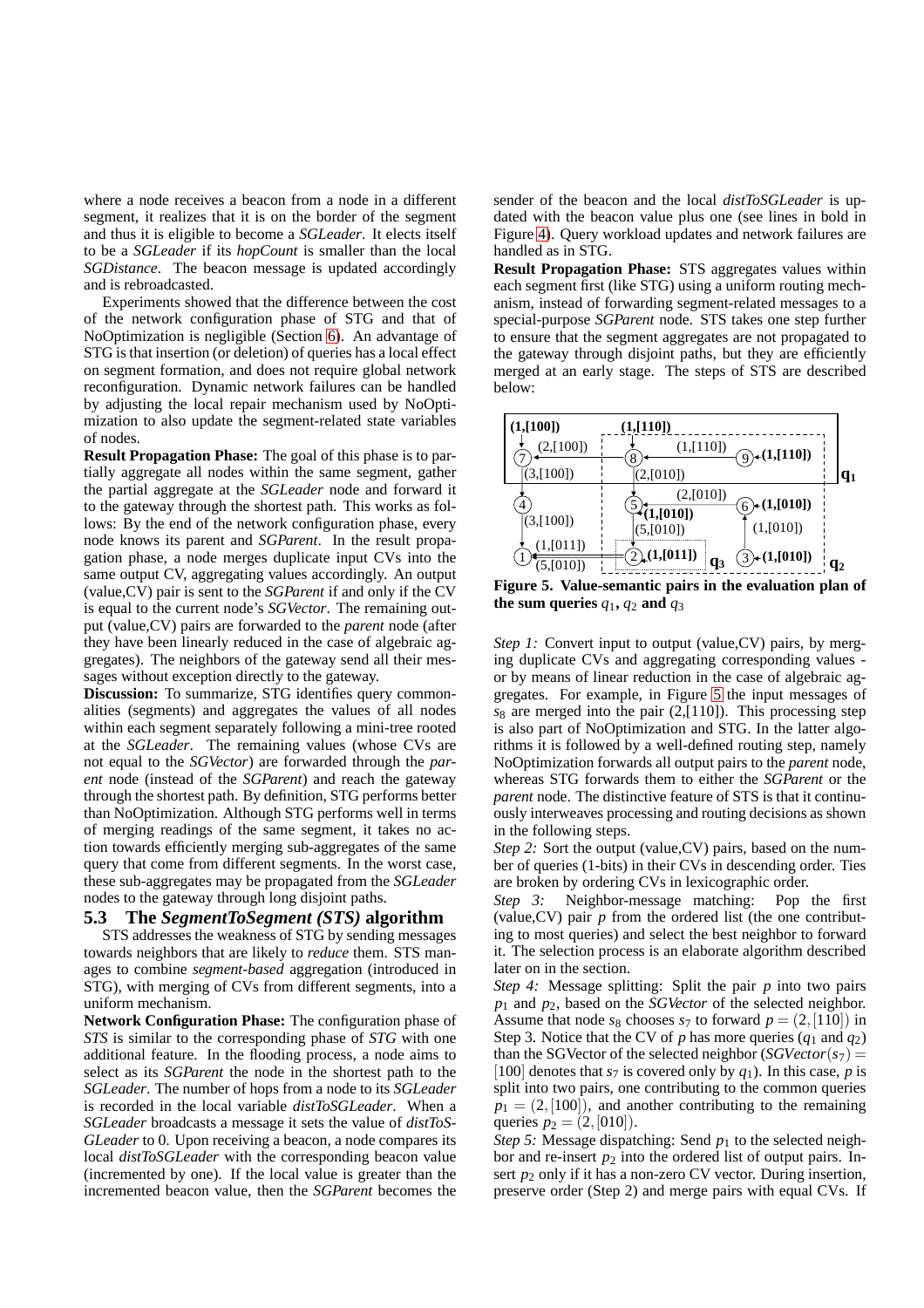the ordered list of (value,CV) pairs is not empty go back to Step 3.

It now remains to describe the neighbor-message matching process, in which a node selects the best neighbor for a (value,CV) pair. It consists of three steps.

*Step* 3.1: To ensure that messages are not forwarded away from the gateway, only neighbors closer to the gateway than the current node are considered, i.e. with lexicographically smaller (hopCount, SGDistance, distToSGLeader, xCoord, yCoord). For instance, node  $s_3$  considers sending messages to  $s_2$  (Figure [5\)](#page-5-0). As an exception, a node also considers neighbors in the same segment that are not closer to the gateway, if (i) they are closer to their *SGLeader* and (ii) their SGVectors are sub-vectors of the message CV (i.e. queries marked in their *SGVectors* are also marked in the message CV). For instance,  $s<sub>3</sub>$  also considers  $s_6$  to forward its initial data  $(1, [010])$ , because *distToS*- $GLeader(s_6) \leq distToSGLeader(s_3)$  and the *SGVector*( $s_6$ ) = [010] marks queries {*q*2} that are all marked in the message CV [010]. This exception cannot result in sending messages in cycles or away from the gateway, because the message is merged immediately with the receiving node's local data (input pairs of  $s_6$  have equal CVs).

*Step 3.2*: Among neighbors selected in Step 3.1, consider only those that best match the message CV, i.e. which are covered by the maximum number of common queries with the message CV. If this number is 0, or the node is next to the gateway, it sends the message to its *parent*. Node *s*<sup>3</sup> has two candidate neighbors,  $s_2$  and  $s_6$ , to send (1,[010]) (from Step 3.1). The *SGVectors* [011] and [010] of  $s_2$  and  $s_6$  both have one common query with the message CV ([010]). Among neighbors with equal number of common queries, select the one with the minimum number of queries  $(s<sub>6</sub>)$ .

*Step 3.3:* Among neighbors selected in Step 2, select the one with the lexicographically smaller (*SGDistance,distToSGLeader,xCoord,yCoord*). For instance, *s*<sub>8</sub> has two candidate neighbors  $s_5$  and  $s_7$  to send the output pair (2,[110]). Both have *SGDistance* equal to 2 and *distToS-GLeader* equal to 0 (both nodes are segment leaders), so  $s<sub>7</sub>$ is selected because it has a smaller x coordinate.

**Discussion:** Although STS is tailored specifically for optimizing spatial aggregate queries, two if its features - namely *neighbor-message matching* and *message splitting* - have broader applicability. The idea behind the first feature is to forward messages towards nodes that are most likely to reduce them (i.e. to merge them with their local or route-thru data). The principle is applicable to other scenarios, for example in the context of optimizing GROUP-BY queries [\[18\]](#page-12-6), where data is preferentially routed towards nodes that hold data belonging to the same group. The second noteworthy feature of STS is message splitting. Most recent research efforts have focused on merging data to reduce their size. STS's novelty lies in offering further communication savings by means of data splitting. It is often beneficial to divide data into its components in order to give it greater potential for later merging.

By means of careful message routing, merging and splitting, STS ensures that all query subaggregates are merged together before they leave the query area, thus offering significant benefits wrt STG and NoOptimization. The benefits of STS are more pronounced in the critical area around the gateway and increase with the number of nodes ensuring scalability (Section [6\)](#page-6-0).

## <span id="page-6-0"></span>**6 Experimental evaluation**

A thorough experimental evaluation was performed to compare the proposed heuristic algorithms with the existing *NoOptimization* approach under a variety of network topologies and query workloads. The implementation was done initially on TinyOS's TOSSIM, but a home-grown simulator was later developed to run many repetitions of large-scale experiments. The conversion from NesC to C++ was relatively easy, as the code performed on Berkeley nodes was transfered to a Node class in C++, and a new Simulator class was developed to pass messages from one node to another, and monitor network traffic. We first present our experiments on our home-grown simulator and then on a real sensor network testbed.

## **6.1 Simulation experiments**

The experimental results below show the performance of the three algorithms varying: (i) the number of queries, (ii) the type of queries, (iii) the number of nodes, (iv) the network area (keeping node density constant), (iv) the radio communication range, and (v) the number of holes (unpopulated areas in the network).

A variety of performance metrics are considered. Most graphs illustrate the communication benefits of STG and STS compared to the existing approach. The benefit of STG is (*cost*(*NoOptimization*) − *cost*(*STG*))/*cost*(*NoOptimization*) and the benefit of STS is defined similarly. It remains to define how the cost of an algorithm is calculated. In each graph two costs per algorithm are considered, the number of messages sent and the number of messages received during result propagation, thus resulting in four different measures of benefit (*STG Send*, *STS Send*, *STG Receive* and *STS Receive*). Depending on which nodes are monitored, we provide three different types of graphs, those based on counts of messages sent (or received) (i) by all nodes in the network (right), (ii) by nodes at most one hop away from the gateway (left) and (iii) by nodes at most two hops away from the gateway (middle). The figure position and caption indicate whether global or local communication savings are considered.

The default simulation settings are as follows: We deploy 100 nodes uniformly at random in a 300m×300m network area. The radio communication range is set to 60m. The default query workload consists of five rectangular queries with randomly chosen dimensions  $(x, y \in [30, 300])$ . In our experiments below we vary the values of one parameter at a time, keeping the default values for the remaining parameters. Each point in a plot is drawn by averaging 40 repetitions in which we vary the query workload and network topologies within the scope of the experiment's settings.

In the experiments below, the cost of the network configuration phase is very similar for the three algorithms, with NoOptimization sending 4%-10% less messages than STG and STS. This overhead is paid infrequently, and is counterbalanced by the benefits offered by STG and STS during the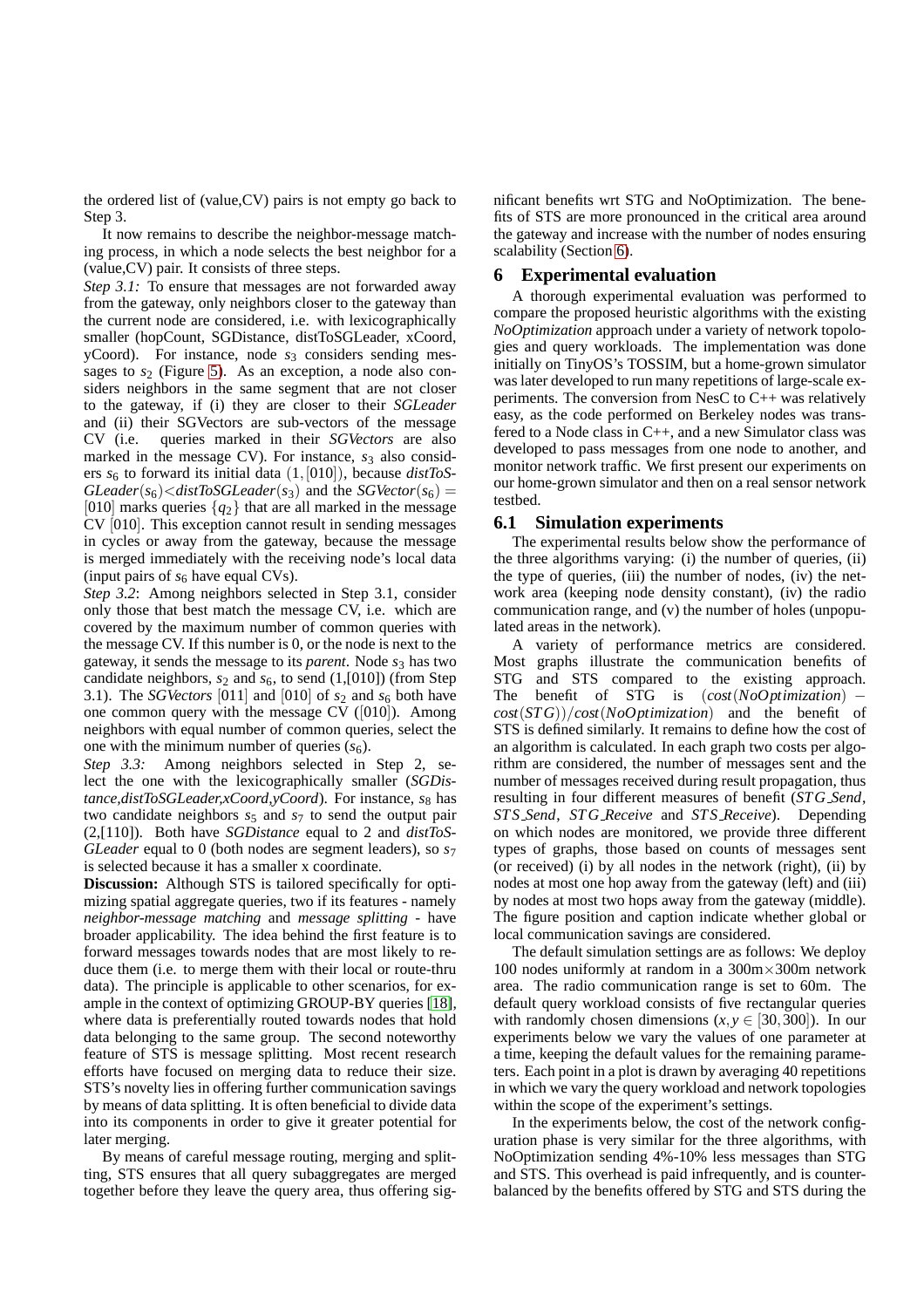<span id="page-7-11"></span><span id="page-7-10"></span><span id="page-7-9"></span><span id="page-7-8"></span><span id="page-7-7"></span><span id="page-7-6"></span><span id="page-7-5"></span><span id="page-7-4"></span><span id="page-7-3"></span><span id="page-7-2"></span><span id="page-7-1"></span><span id="page-7-0"></span>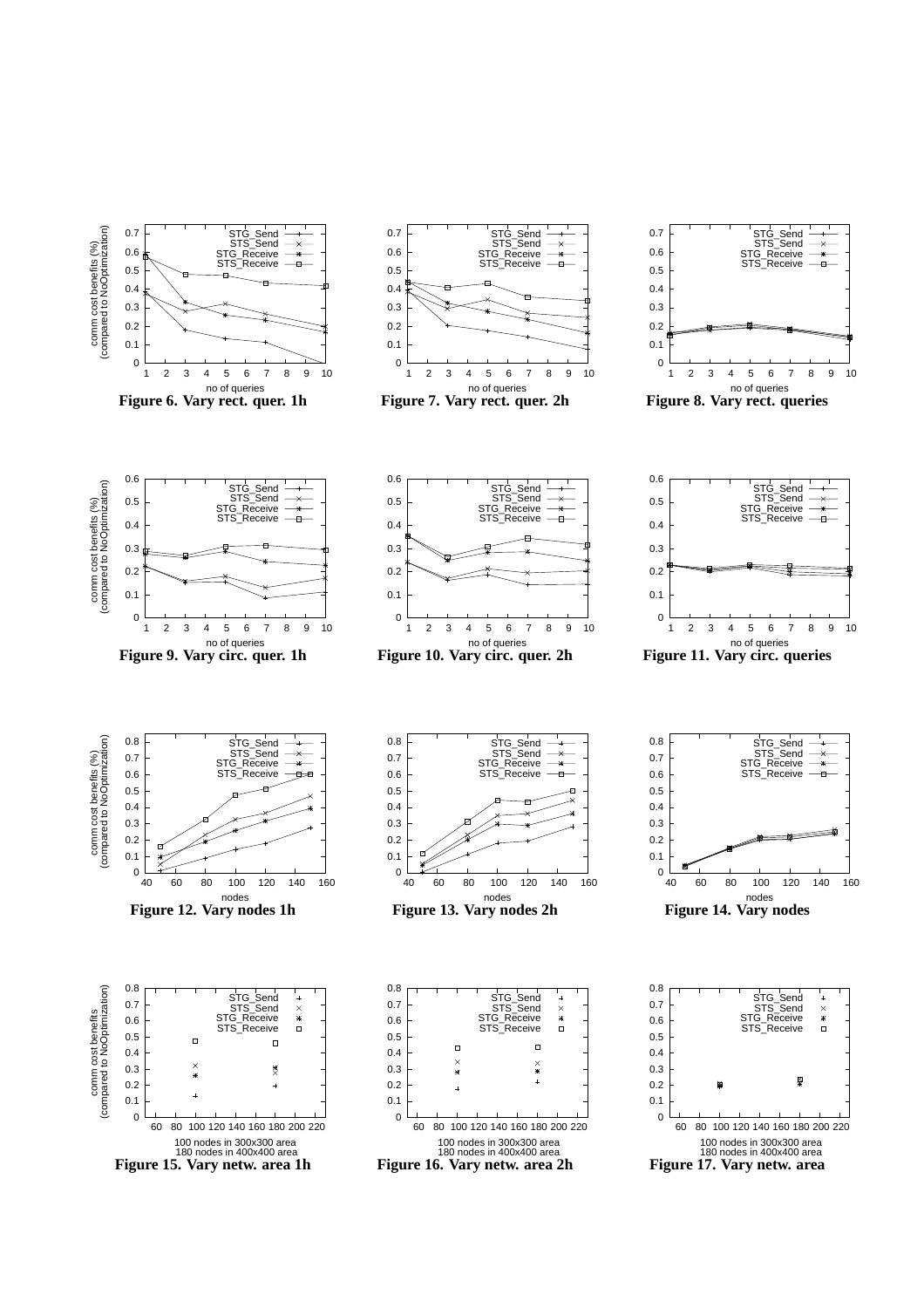<span id="page-8-0"></span>

<span id="page-8-3"></span>frequent result propagation phase.

**Vary number of queries:** The first experiment illustrates the effect of the number of rectangular queries (sent together to the network for evaluation) on the communication benefits of STG and STS compared to NoOptimization. Figures [6,](#page-7-0) [7](#page-7-1) and [8](#page-7-2) concern traffic monitored within 1-hop, 2-hops, and max-hops (entire network) respectively. Notice that the two proposed algorithms perform similarly in the context of the entire network (Figure [8\)](#page-7-2) obtaining a relative benefit of up to 20% compared to the *NoOptimization* algorithm. However, STS outperforms STG if we take into account only the traffic near the gateway (Figures [6](#page-7-0) and [7\)](#page-7-1). Notice in Figure [6](#page-7-0) how STS saves up to 60% receive messages compared to *NoOptimization* when the number of queries is 1, and the gap between the benefits of STS and the benefits of STG increases as we increase the number of queries. The performance of STG for 10 queries falls considerably whereas STS continues to have a 42% advantage (for receive messages) and a 20% advantage (for send messages) over *NoOptimization* (Figure [6\)](#page-7-0).

**Vary query type:** The performance benefits of the proposed heuristic algorithms were also measured using a different query type in Figures [9,](#page-7-3) [10](#page-7-4) and [11.](#page-7-5) The queries are now circular with radius ranging between 30 and 60. After randomly selecting their radius, their center is chosen so that the entire query is within the boundaries of the network. Notice that we observe similar trends as in the case of rectangular queries. The benefits of STG and STS are almost identical in the entire network, but STS clearly outperforms STG in the critical nodes around the gateway. As in the case of rectangular queries, both algorithms have a significant advantage over *NoOptimization* in the hotspot areas around the gateway. Similar trends were observed by trying rect<span id="page-8-5"></span><span id="page-8-4"></span><span id="page-8-2"></span><span id="page-8-1"></span>angular queries of different sizes than the default rectangular query workload, and located at various parts of the network. Given that the advantages of STG and STS pertain for different query shapes, the experiments that follow use the default rectangular query workload.

**Vary number of nodes:** Another experiment was done to measure the effect of the node cardinality in the performance of the proposed heuristic algorithms. Figures [12,](#page-7-6) [13](#page-7-7) and [14](#page-7-8) clearly show that as the number of nodes increases, and the network density increases, STG and STS demonstrate greater benefits compared to NoOptimization. Intuitively, when the number of nodes is very small (less than 60) the number of disjoing paths from a node to the gateway becomes small, leaving no flexibility for further reducing the communication cost. As the number of nodes increases, NoOptimization routes data through a large number of disjoint paths, whereas STG and STS manage to aggregate results earlier by selecting suitable common paths.

**Vary network area:** Besides the default network size of 300m by 300m, the performance of the three algorithms was tested on a 400m by 400m network (Figures [15,](#page-7-9) [16](#page-7-10) and [17\)](#page-7-11). The number of nodes is increased to 180 nodes (from 100 nodes) in order to keep the node density equal in both settings. The dimensions of rectangular queries are kept in the range [30,300]. Figure [17](#page-7-11) shows that the benefits of STS and STG in terms of the global communication cost increased slightly. The performance of the two algorithms was not considerably affected near the gateway, with a very small improvement of STG and an almost stable performance of STS.

**Vary communication range:** The next step is to monitor the role of the radio communication range in the performance of the three algorithms (Figures [18,](#page-8-0) [19](#page-8-1) and [20\)](#page-8-2). The increase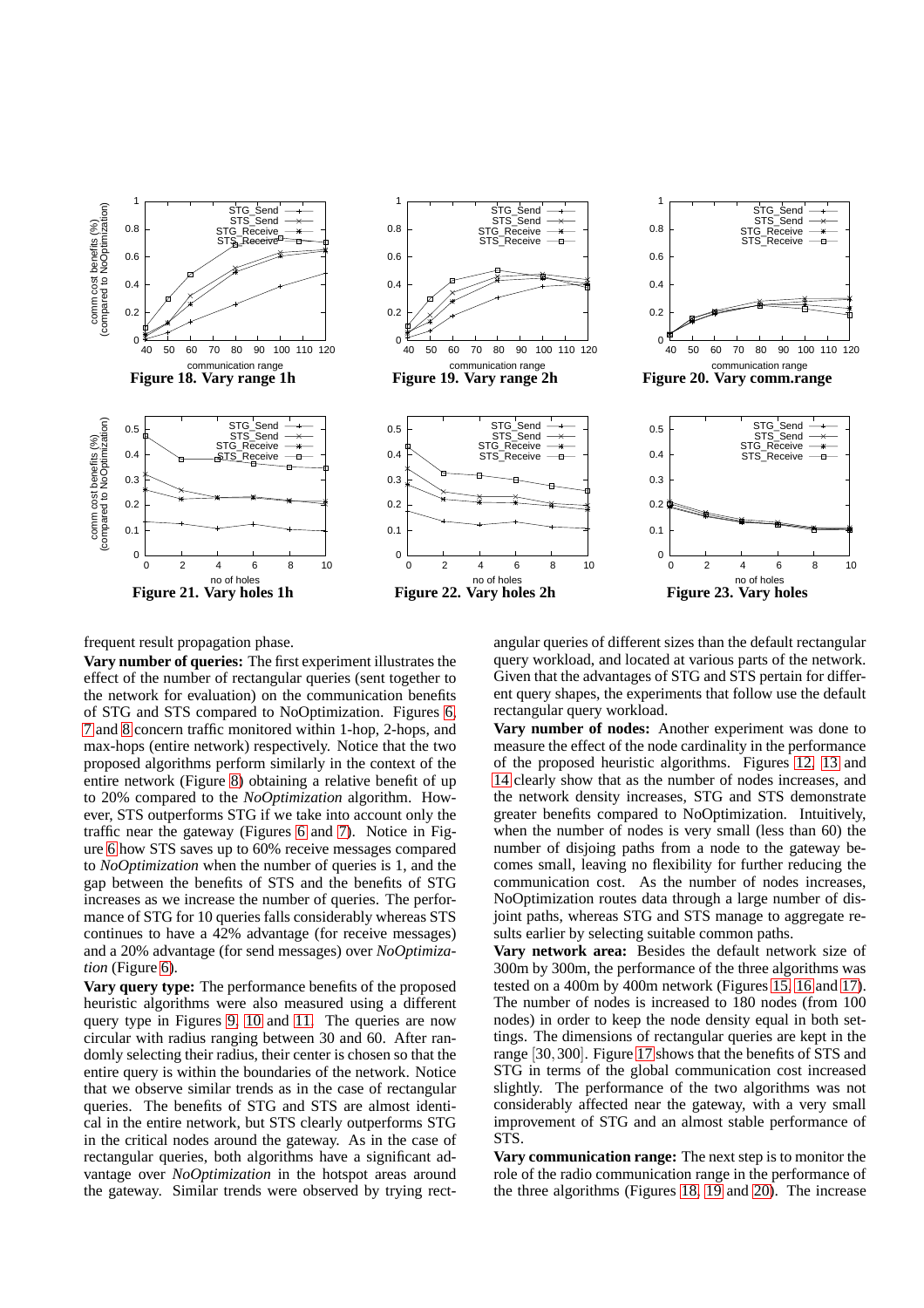



<span id="page-9-0"></span>in network connectivity (without increasing the number of nodes) initially increases the benefits of STS and STG compared to NoOptimization. Figure [18](#page-8-0) shows that, for a communication range of 100m to 120m, nodes within one hop from the gateway receive up to 80% less messages with STS than with NoOptimization. STG also outperforms NoOptimization, but it remains significantly inferior to STS.

**Vary no of network holes:** We also measured the ability of STG and STS to cope well with network holes, i.e. areas completely void of sensors. Figures [21,](#page-8-3) [22](#page-8-4) and [23](#page-8-5) show that the number of holes (rectangles of dimension in the range [40,80]) have a minor effect in the benefits of STS and STG over the NoOptimization algorithm. In the case of no holes, 48% less messages are received by the immediate 1 hop neighbors of the gateway (from the 2-hop nodes) in STS compared to NoOptimization, and this benefit decreases to 35% for 10 holes. The effect of holes is almost the same as the effect of decrease of nodes from 100 to 80 in Figure [12.](#page-7-6) Holes do not cause the proposed algorithms performance to deteriorate dramatically in unexpected ways.

**Experiment with dynamic failures:** It is critical to show that the proposed algorithms also work well in the context of dynamic failures. The previous experiment considered static holes, i.e. unpopulated areas in the network, whereas this experiment studies the effect of dynamic holes as a result of nodes depleting their energy and becoming inactive. All three algorithms rely either on localized route repair or on repetition of the network configuration phase in the occurence of a node or link failure. For ease of implementation, the latter solution was chosen to monitoring the impact of dynamic failures on the result propagation cost. After the initial network configuration phase, the simulator measures the number of epochs until the first node dies (say  $e_1$ ); the network configuration phase is repeated and the network operation is resumed say for another  $e_2$  epochs until the next node dies. The lifetime of the network is evaluated as the sum of *ei*-s until more than 25% of the nodes become disconnected. Figures [24,](#page-9-0) [25](#page-9-1) and [26](#page-9-2) show the increase of the network lifetime by using STG or STS instead of NoOptimization. The communication ranges 60, 80 and 100 are tested respectively. As shown in the previous experiments, STS and STG are more effective than NoOptimization in the critical hotspot area around the gateway, which results in immediate lifetime increase for all communication ranges considered. Depending on the communication range used, the lifetime

<span id="page-9-2"></span><span id="page-9-1"></span>benefits are affected differently by the number of queries. The benefits of STS and STG increase with the number of queries given high connectivity networks, whereas a slight decrease is observed in networks with low node connectivity. In the future it would be interesting to study the effect of dynamic failures on the network lifetime by applying local repair mechanisms.

#### **6.2 Experiments on a real sensor network**

We implemented all three algorithms (NoOptimization, STG and STS) in NesC and run experiments in a network of Tmote Sky nodes. Tmote Sky is a wireless sensor platform featuring a low power 4MHz microcontroller, a 2.4GHz IEEE 80[2](#page-9-3).15.4-compliant radio, and a suite of sensors<sup>2</sup>. The communication range indoors is up to 50m, but for the purpose of deploying a sensor network in our lab, we reduced the transmission power of the nodes, in order to set the communication range to a maximum of 2m. The MAC layer used throughout the tests is a light version of B-MAC. Among the main features of the original B-MAC [\[17\]](#page-12-7), clear channel assessment (CCA) and low power listening (LPL), only CCA is used in our implementation. This has no effect on our experimental results since packet count is used as a way of measuring power consumption. Our network consists of 25 sensor nodes deployed in a 5m x 5m area according to Fig. [27.](#page-10-0) The gateway node is chosen to be at the bottom left-hand corner of the area.

In order to obtain accurate results over an unreliable medium, the tree construction algorithm was designed carefully to only use high quality links. In an initial phase, all nodes exchange control messages. A node selects as its neighbours only nodes with which it can exchange successfully a high percentage of its control messages, that is, with which it can establish high-quality symmetric links. A shortest path tree is subsequently built. Such a tree is shown on Fig. [27.](#page-10-0) In the experiments that follow, nodes are up to three reliable symmetric hops away from the gateway.

We used randomly generated query workloads for our experiments. Each query covers a rectangular area with one dimension ranging from 1 to 2m, and the other ranging from 1 to 5m. We varied the size of the query workload from 1 to 10 queries. The same set of query workloads has been reused for all three algorithms. The result propagation phase is set to 30 epochs. We use two performance metrics: (i) accuracy

<span id="page-9-3"></span><sup>2</sup>http://www.moteiv.com/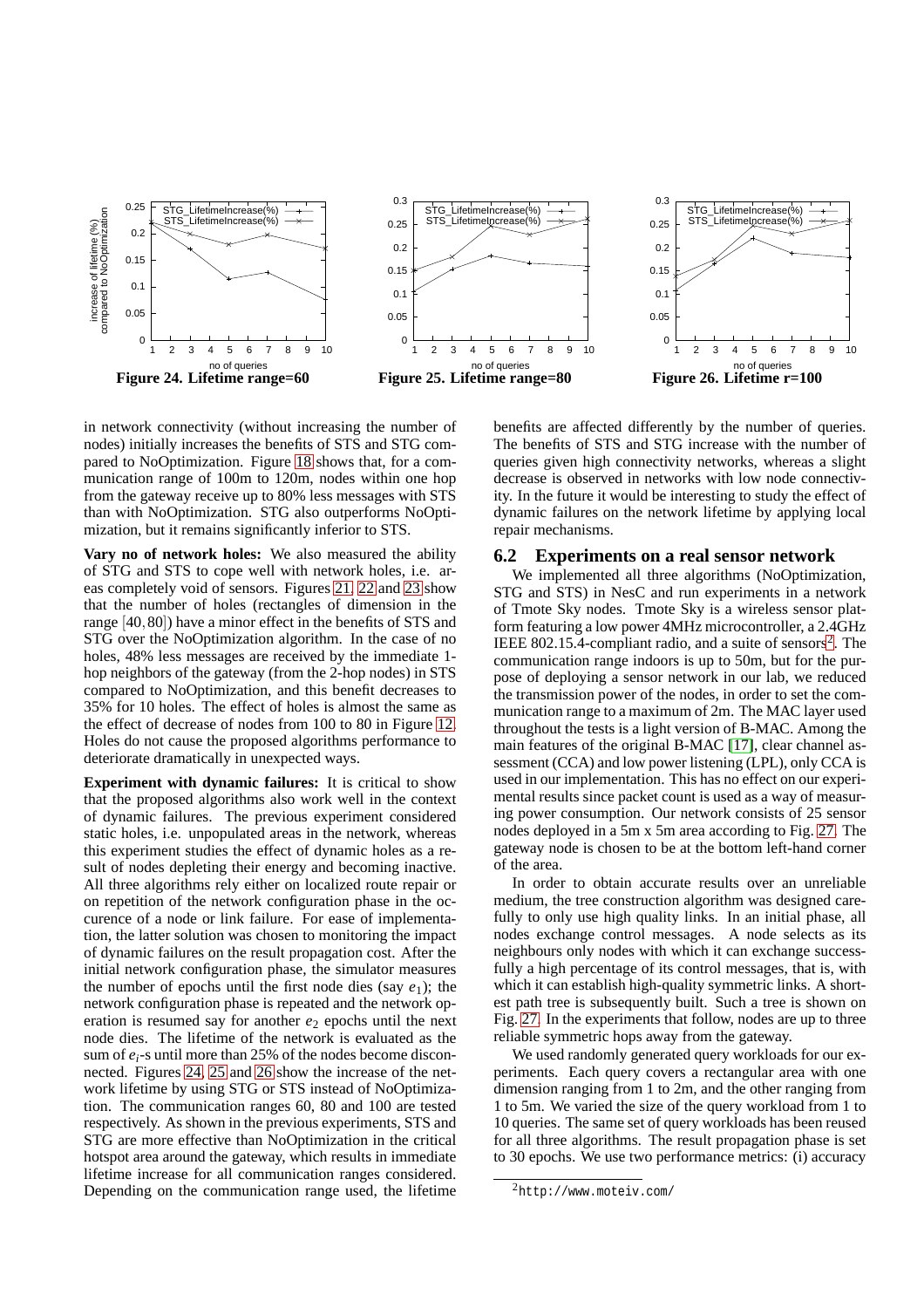

<span id="page-10-0"></span>**Figure 27. Our 5m x 5m deployment. Nodes** 3**,** 4 **and** 20 **are three hops away from the gateway.**

of query results and (ii) communication cost of result propagation. In order to capture congestion, the communication cost is measured in the critical area around the gateway (as well as for the entire network).

**Accuracy of query results:** Result accuracy is computed as follows: Let *e* be the expected result for a query and *o* be the result obtained during the result propagation phase, averaged over 30 epochs. The accuracy for the specific query would then be equal to

$$
100(1-\frac{|e-o|}{e}).
$$

The overall accuracy for a multi-query experiment is computed as the average of all individual query accuracies. Throughout our experimental results, we observed a very good accuracy, averaging over 93% (see Fig. [28\)](#page-11-2). This can be largely attributed to the tree construction algorithm, since a node can only choose to propagate results over reliable links. No significant difference can be observed between the three algorithms; STG and STS perform similarly to NoOptimization.

**Communication cost of result propagation:** In order to illustrate the benefits of using STG or STS over NoOptimization, we used our testbed to compare the number of packets sent and received by the three algorithms in the entire network (Fig. [29\)](#page-11-3) and in the critical area around the gateway where congestion occurs (Fig. [30\)](#page-11-4). Network-wide, the STG algorithm generates approximately 10% less packets than NoOptimization, while STS reduces traffic by an extra 5%.

The benefits of STG and STS are amplified for nodes one hop away from the gateway. Both algorithms reduce the number of packets received by 30% compared to NoOptimization. The STG algorithm sends up to 25% fewer packets than NoOptimization, whereas STS yields further savings of up to 35%.

In conclusion:

• our approach yields significant energy savings, without

impacting the overall accuracy,

- STG and STS further reduce the energy spent by nodes, especially in the critical area around the gateway,
- using STG and STS eases the congestion around the gateway.

## **7 Related work**

**Routing:** Several routing protocols for ad-hoc networks have been proposed in the literature [\[1\]](#page-11-1). There has also been a plethora of work on energy-aware routing [\[2,](#page-11-5) [23,](#page-12-2) [22,](#page-12-8) [26\]](#page-12-3) but without considering the interplay of routing and query processing. Pearlman et al. [\[16\]](#page-12-9) propose an energydependent scheme, where a node periodically re-evaluates its participation in the network based on the residual energy in its battery. The integration of their approach with our algorithms will be studied in future work.

**Query Processing:** The TinyDB Project investigates treebased routing and scheduling techniques for processing aggregate queries in sensor networks [\[9,](#page-12-10) [12\]](#page-12-1). Tiny aggregation trees are built by considering jointly the routing and the processing aspects of processing a single query. Madden et al. consider the problem of managing multiple queries in [\[13\]](#page-12-11), but without focusing on the routing aspect; they propose query plan data structures (Fjords) that handle both pushbased and pull-based extraction of sensor data. An energyefficient aggregation tree using data-centric reinforcement strategies is proposed in [\[10\]](#page-12-0). Sharaf et al. propose a queryaware *tree* selection scheme to process a single GROUP-BY query [\[18\]](#page-12-6). Existing multi-query optimization techniques for sensor networks assume a fixed tree routing structure [\[20,](#page-12-12) [21\]](#page-12-4).

**Approximate queries and answers:** An approximation algorithm for finding an aggregation tree that simultaneously applies to a large class of aggregation functions is proposed in [\[6\]](#page-12-13). Duplicate insensitive skethches for approximate aggregate queries are discussed in [\[4,](#page-12-14) [14\]](#page-12-15). A compressing technique that exploits correlations and redundancies in historical data is described in [\[5\]](#page-12-16). Greenwald et al. propose techniques for power-conserving computation of approximate order statistics [\[8\]](#page-12-17). Time-decaying aggregates of stream data for scenarios where the significance of data decreases over time are in [\[3\]](#page-11-6).

**Distributed query processing:** Although there has been a lot of work on query processing and optimization in distributed database systems [\[11,](#page-12-18) [15,](#page-12-19) [25\]](#page-12-20), there are major differences between sensor networks and traditional distributed database systems. Most related is work on distributed aggregation, but existing approaches do not consider the physical limitations of sensor networks [\[19\]](#page-12-21). Aggregate operators are classified by their properties in [\[7\]](#page-12-22); an extended classification for sensor networks is proposed in [\[12\]](#page-12-1).

## **8 Conclusions and Future Work**

This paper shows the interplay of routing and processing in evaluating aggregate queries in sensor networks, and proposes two novel algorithms that significantly outperform the existing approach. STG exploits the new concept of segment-based aggregation, and offers up to 60% energy savings compared to NoOptimization. STS, which avoids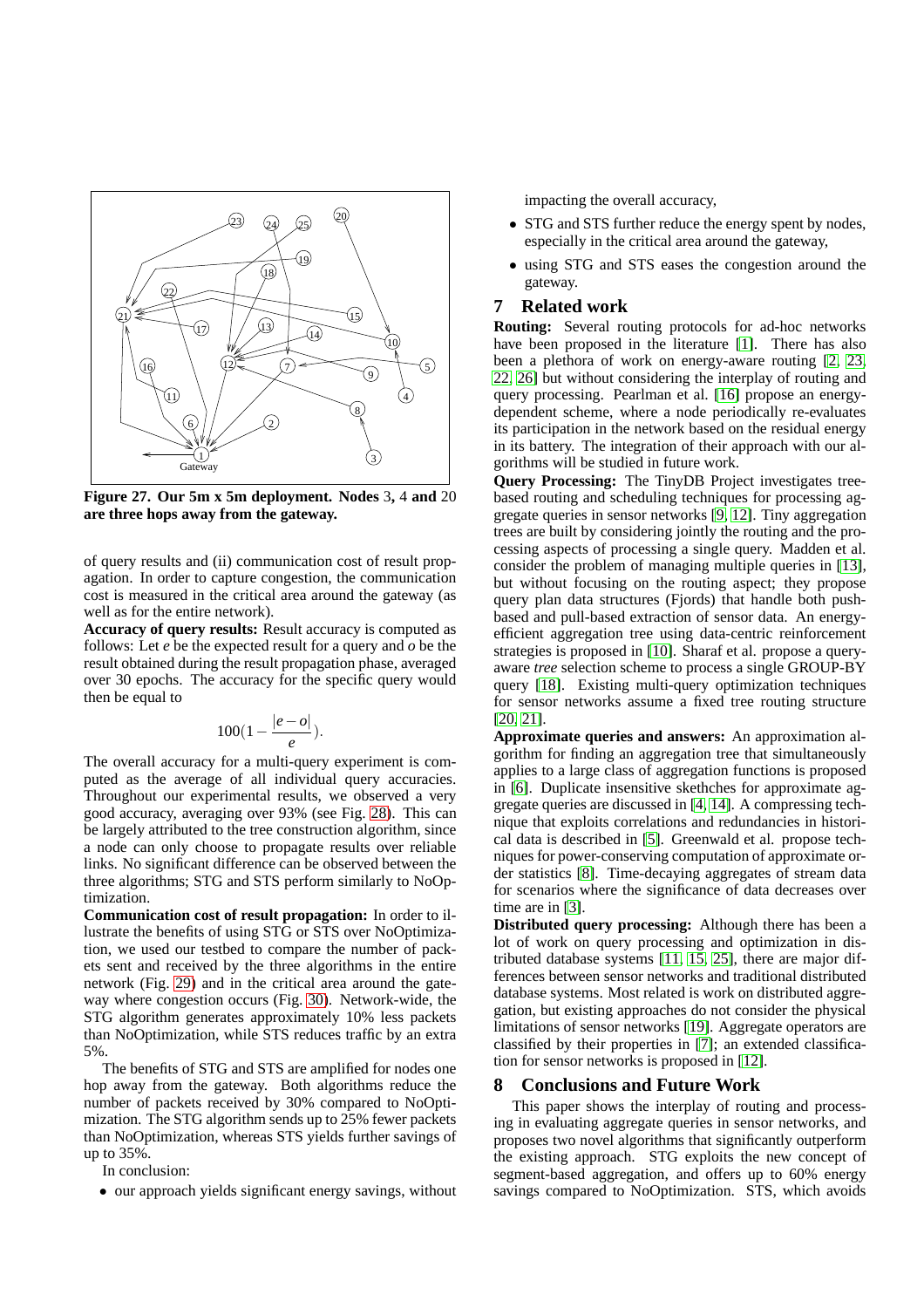

<span id="page-11-2"></span>sending query sub-aggregates through disjoint paths, offers even higher savings (up to 80%). It consistently behaves better than STG, especially in the presence of many queries. The greatest savings of STG and STS are observed in the critical area around the gateway, which means that these savings directly reflect an increase in the network lifetime. In the future, we plan to extend STS to become energy-aware, i.e. to optimize aggregate query evaluation taking into account the nodes' residual energy. The effect of local route repairs on the cost of STS is also worth exploring. An exciting direction for future work is also to investigate multiquery optimization techniques for non-summary aggregates (e.g. MEDIAN), other query types that are not geographically local (e.g. GROUP-BY queries), and approximate aggregate queries.

## <span id="page-11-0"></span>**A Processing and Routing: Complexity**

#### **A.1 Processing aspect**

Consider a fixed tree that connects all sensor nodes and is rooted at the gateway node. Consider a set of long-running spatial range queries (SRQ) that are sent together to the network for evaluation. For simplicity, assume that all queries require results with the same frequency (e.g. every 2 minutes) and for a large number of rounds (e.g. for 60 rounds, i.e. for the next 2 hours). Each node can only forward result values to its parent in the fixed tree. The goal is to minimize the number of result values forwarded up the tree edges, such that all queries can be evaluated at the gateway node. The following results summarize a complexity analysis drawn from [\[21\]](#page-12-4) for the centralized version of the problem.

THEOREM 2. *Given a fixed tree, the problem of finding the execution plan that minimizes the number of result values forwarded up the tree is NP-hard for min and max queries. The proof includes a reduction from the Set Basis problem and can be found in [\[21\]](#page-12-4).*

THEOREM 3. *Given a fixed tree, the problem of finding the execution plan that minimizes the number of result values sent up the tree can be solved in linear time for sum, count and avg queries (moments and linear combinations).*

The optimal solution for sum (count and avg) queries is obtained by means of linear reduction. The underlying idea is that if a query value can be derived as a linear combination of other query values, it is redundant for a node to forward this value to its parent. A node should forward up only the values of a maximal subset of (linearly) independent queries. Linear dependency among queries is considered in

<span id="page-11-4"></span><span id="page-11-3"></span>the context of the node's subtree. For instance, all queries that access a leaf node are identical when projected to the (singleton) subtree rooted at the leaf node, and therefore the leaf node forwards to its parent only one value.

## **A.2 Routing aspect**

The next theorem states the hardness of the routing aspect. The proof relates the routing problem to that of finding an optimal multicast tree (which is NP-hard) using a simple example in which the processing aspect presents no optimization challenges.

THEOREM 4. *The problem of finding the routes of the execution plan that minimizes the number of propagated values is NP-hard.*

*Proof.* Finding a multicast tree that connects n nodes with a minimum number of edges can be modeled as the NPcomplete Steiner problem in networks. Note that the Steiner problem is NP-complete even for grid topologies. Let N be a set of nodes organized in a grid, such that each node has four edges connecting it with its neighbors on the north, east, south and west. Each edge has weight 1. The goal is to reduce the problem of finding an optimal multicast tree for a subset M of these nodes to an instance of our problem, namely to the problem of determining an optimal result propagation plan for a query workload instance. Set the query workload to consist of singleton queries for all nodes in N−M. Add to the workload a query defined as the sum of all nodes in N. The gateway is selected to be one of the nodes in M. The optimal solution for the result propagation problem requires all results of the singleton queries to follow the shortest paths to the gateway. The optimal solution always determines an optimal multicast tree that connects all nodes in M. This implies that the problem of finding an execution plan that minimizes the result propagation cost is NP-hard.

## <span id="page-11-1"></span>**B References**

- [1] J. Broch, D. A. Maltz, D. B. Johnson, Y.-C. Hu, and J. Jetcheva. A performance comparison of multi-hop wireless ad hoc network routing protocols. In *Mobicom*, pages 85–97, 1998.
- <span id="page-11-5"></span>[2] J.-H. Chang and L. Tassiulas. Energy conserving routing in wireless ad-hoc networks. In *Infocom*, volume 1, pages 22–31, 2000.
- <span id="page-11-6"></span>[3] E. Cohen and M. Straus. Maintaining time-decaying stream aggregates. In *PODS*, pages 223–233, 2003.